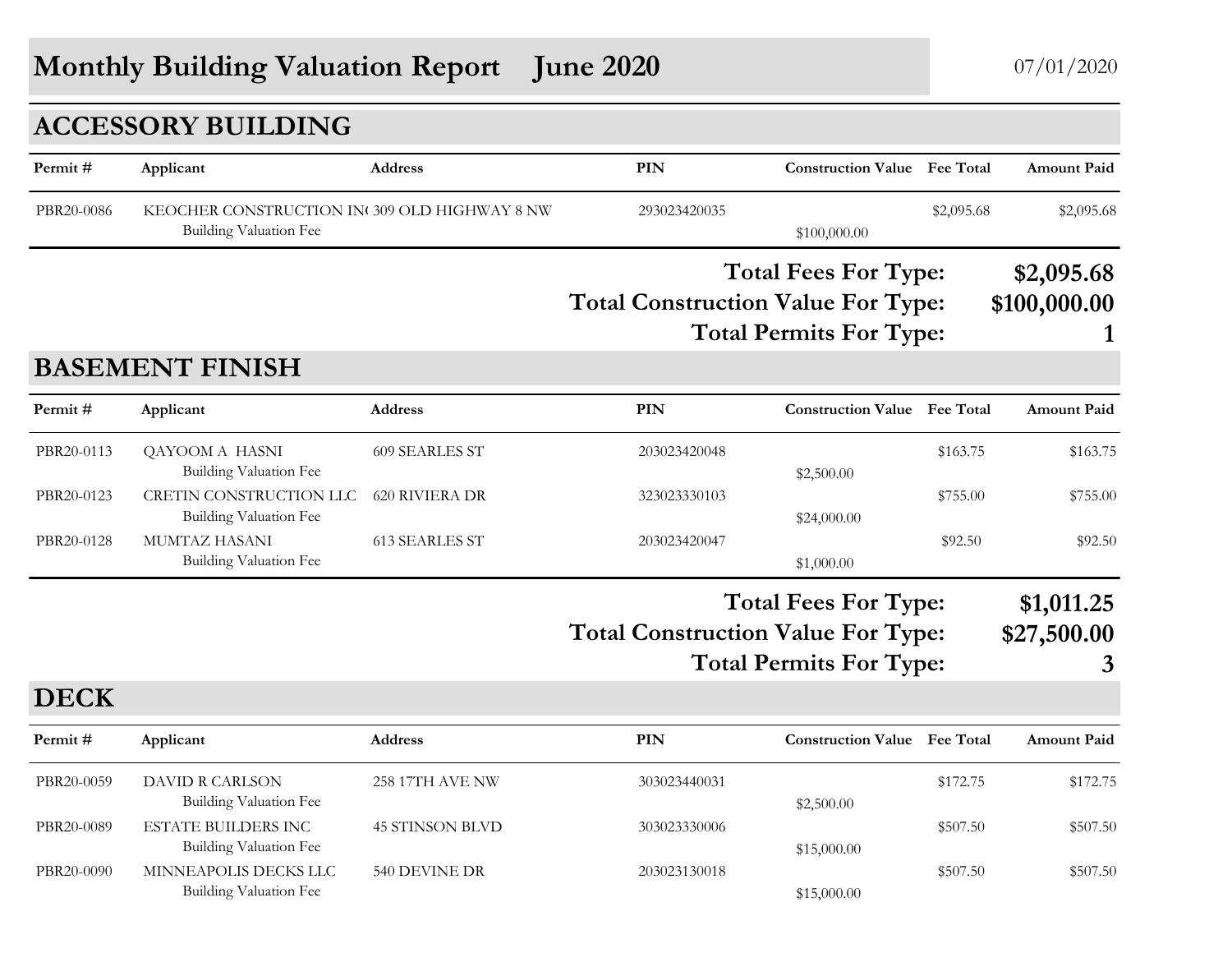| PBR20-0098 | DAVID PESTEL                               | 208 WINDSOR CT        | 313023130122 |             | \$370.00 | \$370.00 |
|------------|--------------------------------------------|-----------------------|--------------|-------------|----------|----------|
|            | <b>Building Valuation Fee</b>              |                       |              | \$10,000.00 |          |          |
| PBR20-0099 | NU WAY DEVELOPMENT INC. 1946 13TH ST NW    |                       | 193023410093 |             | \$535.00 | \$535.00 |
|            | Building Valuation Fee                     |                       |              | \$16,000.00 |          |          |
| PBR20-0104 | <b>ANDREA L STEPHENS</b>                   | 1278 ROBIN LN         | 193023420088 |             | \$134.40 | \$134.40 |
|            | Building Valuation Fee                     |                       |              | \$1,200.00  |          |          |
| PBR20-0110 | ROSEBUD CONSTRUCTION LLC 3220 TORCHWOOD DR |                       | 303023220008 |             | \$397.50 | \$397.50 |
|            | Building Valuation Fee                     |                       |              | \$11,000.00 |          |          |
| PBR20-0119 | TOMS CUSTOM WINDOW & SCF 82 19TH AVE SW    |                       | 313023110096 |             | \$645.00 | \$645.00 |
|            | Building Valuation Fee                     |                       |              | \$20,000.00 |          |          |
| PBR20-0120 | MUSTAFA ALDULAIMI                          | <b>506 3RD AVE NW</b> | 293023140092 |             | \$173.70 | \$173.70 |
|            | Building Valuation Fee                     |                       |              | \$2,600.00  |          |          |

**Total Fees For Type: \$3,443.35**

Total Construction Value For Type: \$93,300.00<br>Total Permits For Type: 9 **Total Permits For Type: 9**

| <b>DRAIN TILE</b> |                                                                         |                   |                                           |                                                               |                  |                              |
|-------------------|-------------------------------------------------------------------------|-------------------|-------------------------------------------|---------------------------------------------------------------|------------------|------------------------------|
| Permit#           | Applicant                                                               | <b>Address</b>    | PIN                                       | <b>Construction Value</b>                                     | <b>Fee Total</b> | <b>Amount Paid</b>           |
| PB20-0192         | <b>JORDAN KALK</b><br><b>Building Valuation Fee</b>                     | 1593 LONG LAKE RD | 203023230024                              | \$1,500.00                                                    | \$86.75          | \$86.75                      |
| PB20-0208         | STANDARD WATER CONTROL 129 12TH AVE NW<br><b>Building Valuation Fee</b> |                   | 293023340083                              | \$3,200.00                                                    | \$128.20         | \$128.20                     |
| PB20-0219         | STANDARD WATER CONTROL 224 2ND AVE SE<br><b>Building Valuation Fee</b>  |                   | 333023230062                              | \$6,695.00                                                    | \$192.86         | \$192.86                     |
|                   |                                                                         |                   | <b>Total Construction Value For Type:</b> | <b>Total Fees For Type:</b><br><b>Total Permits For Type:</b> |                  | \$407.81<br>\$11,395.00<br>3 |
| <b>EGRESS</b>     |                                                                         |                   |                                           |                                                               |                  |                              |
| Permit#           | Applicant                                                               | <b>Address</b>    | PIN                                       | <b>Construction Value</b>                                     | <b>Fee Total</b> | <b>Amount Paid</b>           |

| $r$ erinit $\theta$ | дррисани                      | Auuress           | F 11N        | Construction value Fee Fotal |          | Анючин гана |
|---------------------|-------------------------------|-------------------|--------------|------------------------------|----------|-------------|
| PBR20-0096          | JORDAN KALK                   | 1593 LONG LAKE RD | 203023230024 |                              | \$63.75  | \$63.75     |
|                     | <b>Building Valuation Fee</b> |                   |              | \$500.00                     |          |             |
| PBR20-0097          | ESTATE BUILDERS INC           | 45 STINSON BLVD   | 303023330006 |                              | \$191.25 | \$191.25    |
|                     | Building Valuation Fee        |                   |              | \$3,500.00                   |          |             |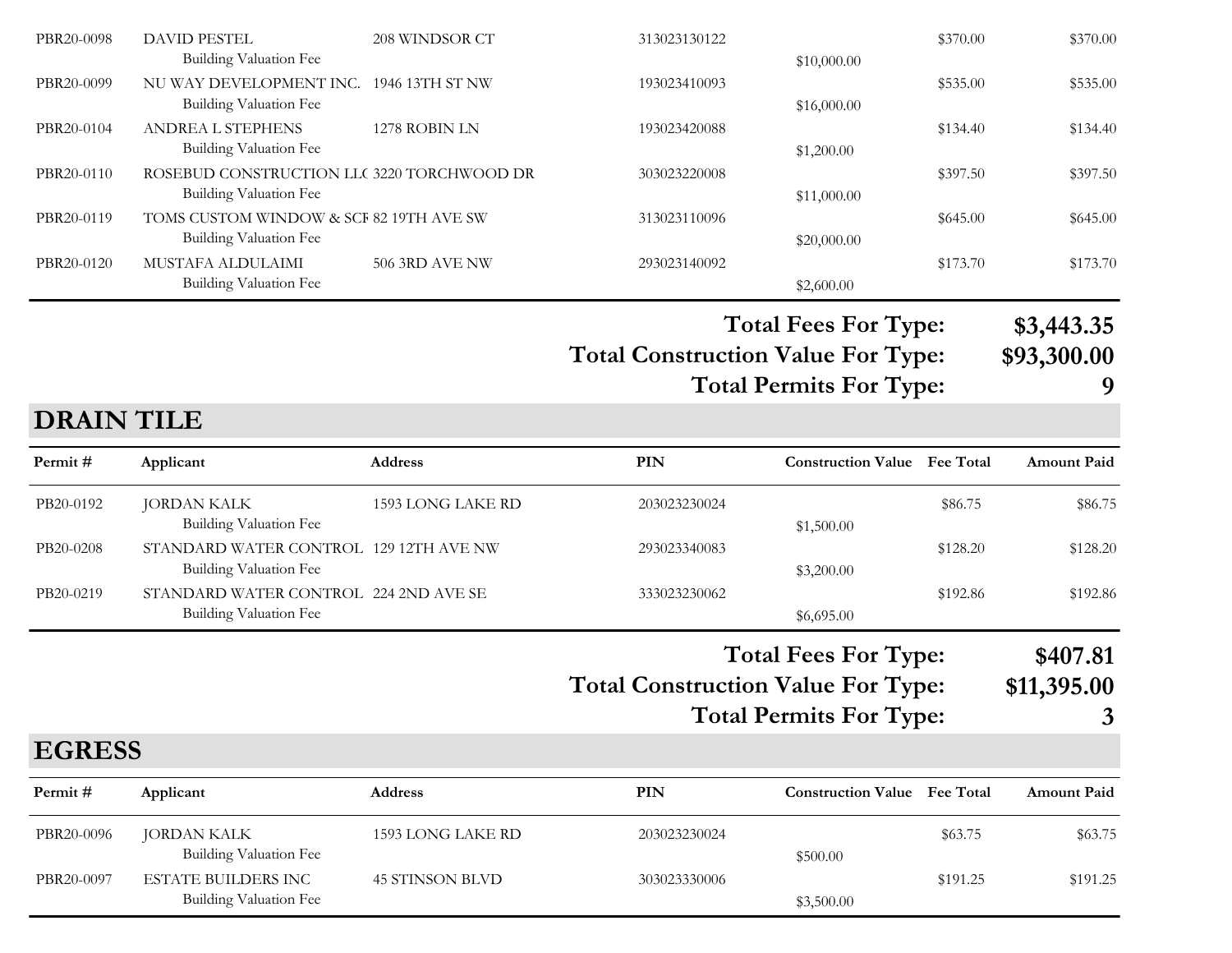#### **Total Construction Value For Type: \$4,000.00 Total Fees For Type: \$255.00**

**Total Permits For Type: 2**

### **NEW CONSTRUCTION**

| Permit#    | Applicant                     | <b>Address</b>                             | PIN                                       | <b>Construction Value</b> Fee Total |             | <b>Amount Paid</b> |
|------------|-------------------------------|--------------------------------------------|-------------------------------------------|-------------------------------------|-------------|--------------------|
| PBR20-0095 | <b>Building Valuation Fee</b> | TERRA GENERAL CONTRACTO 1500 OLD HIGHWAY 8 | 203023210001                              | \$1,062,521.00                      | \$20,717.46 | \$20,717.46        |
|            |                               |                                            |                                           | <b>Total Fees For Type:</b>         |             | \$20,717.46        |
|            |                               |                                            | <b>Total Construction Value For Type:</b> | <b>Total Permits For Type:</b>      |             | \$1,062,521.00     |

**REMODEL**

| Permit#    | Applicant                                                            | <b>Address</b>    | PIN          | <b>Construction Value Fee Total</b> |            | <b>Amount Paid</b> |
|------------|----------------------------------------------------------------------|-------------------|--------------|-------------------------------------|------------|--------------------|
| PBR20-0073 | TMG CONSTRUCTION INC<br>Building Valuation Fee                       | 50 14TH ST NW     | 203023140011 | \$200,000.00                        | \$3,332.85 | \$3,332.85         |
| PBR20-0078 | BLACKHAWK PROFESSIONAL (201 COUNTY ROAD E2<br>Building Valuation Fee |                   | 293023410001 | \$65,000.00                         | \$1,587.30 | \$1,587.30         |
| PBR20-0102 | MINNESOTA RUSCO INC<br>Building Valuation Fee                        | 1001 2ND ST NW    | 293023340049 | \$7,700.00                          | \$306.75   | \$306.75           |
| PBR20-0103 | <b>BAUER SERVICES INC</b><br>Building Valuation Fee                  | 1590 LONG LAKE RD | 193023140001 | \$115,597.90                        | \$2,112.08 | \$2,112.08         |
| PBR20-0105 | JARED W HARTMAN<br>Building Valuation Fee                            | 2403 INCA LN      | 303023420042 | \$2,000.00                          | \$150.00   | \$150.00           |
| PBR20-0111 | FENDLER PATTERSON CONSTI 119 14TH ST NW<br>Building Valuation Fee    |                   | 213023320016 | \$160,000.00                        | \$2,850.85 | \$2,850.85         |
| PBR20-0116 | PRATT ORDWAY LLC<br>Building Valuation Fee                           | 2483 15TH ST NW   | 193023130164 | \$91,500.00                         | \$1,972.21 | \$1,972.21         |
| PBR20-0117 | PRATT ORDWAY LLC<br><b>Building Valuation Fee</b>                    | 2483 15TH ST NW   | 193023130164 | \$22,680.00                         | \$787.74   | \$787.74           |
| PBR20-0118 | RENOVATIONS UNLIMITED IN 783 MIMOSA LN<br>Building Valuation Fee     |                   | 303023210056 | \$16,000.00                         | \$535.00   | \$535.00           |
| PBR20-0121 | <b>CRAIG N SEVICK</b><br>Building Valuation Fee                      | 2163 INCA LN      | 303023420034 | \$300.00                            | \$63.65    | \$63.65            |
| PBR20-0126 | TOP NOTCH FLOORS AND MOI 668 17TH AVE NW                             |                   | 303023140013 |                                     | \$126.35   | \$126.35           |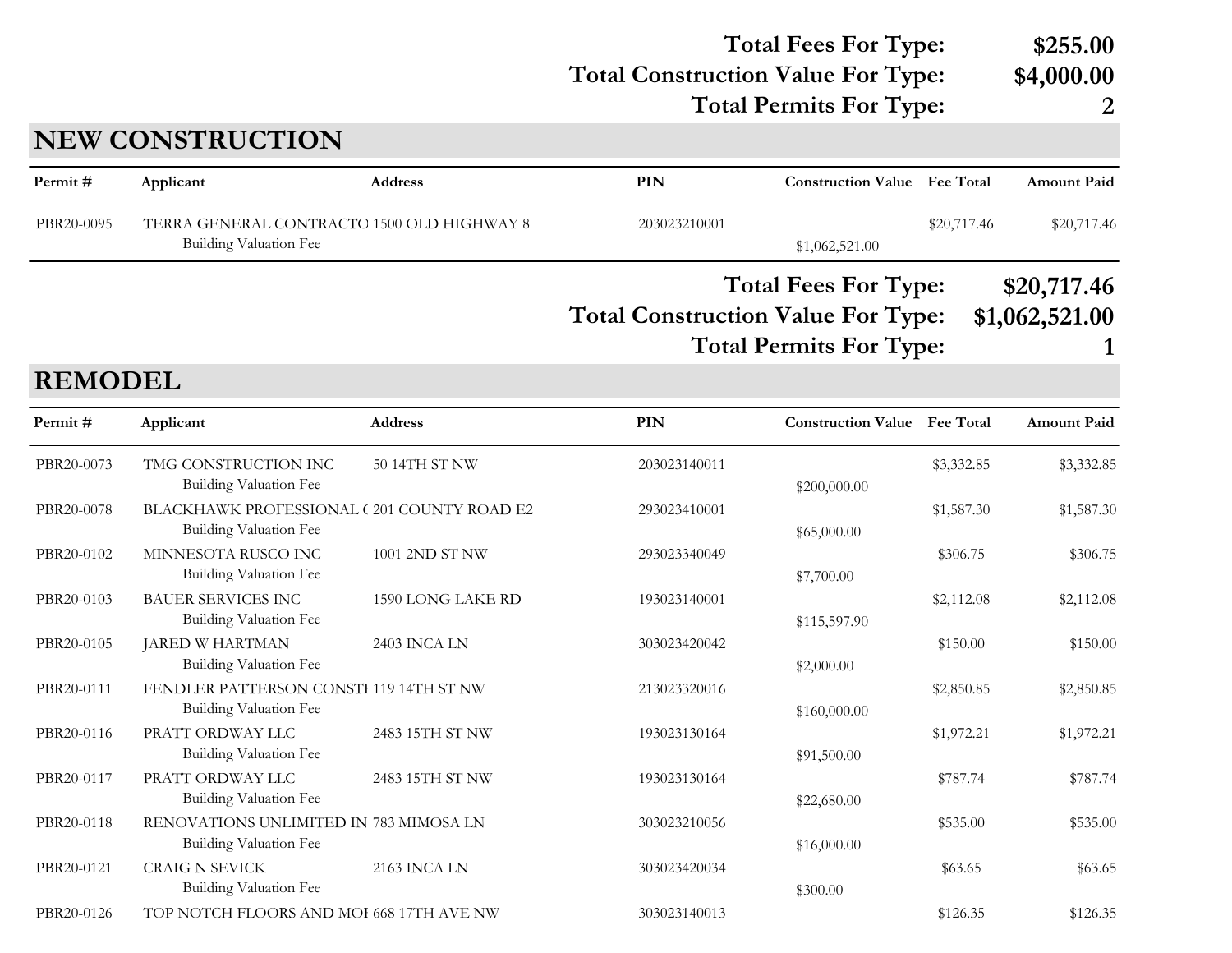|            | <b>Building Valuation Fee</b>                                              |                      |                                           | \$3,100.00                                                    |            |                                   |
|------------|----------------------------------------------------------------------------|----------------------|-------------------------------------------|---------------------------------------------------------------|------------|-----------------------------------|
| PBR20-0127 | WJL CONSULTING, LLC<br>Building Valuation Fee                              | 2295 ERIN CT         | 183023130051                              | \$100,000.00                                                  | \$1,911.25 | \$1,911.25                        |
|            |                                                                            |                      | <b>Total Construction Value For Type:</b> | <b>Total Fees For Type:</b><br><b>Total Permits For Type:</b> |            | \$15,736.03<br>\$783,877.90<br>12 |
|            | <b>REMODEL - BATHROOM</b>                                                  |                      |                                           |                                                               |            |                                   |
| Permit#    | Applicant                                                                  | Address              | <b>PIN</b>                                | <b>Construction Value</b> Fee Total                           |            | <b>Amount Paid</b>                |
| PBR20-0091 | TWIN CITIES REMODELING IN 220 16TH AVE NW<br>Building Valuation Fee        |                      | 303023440006                              | \$14,000.00                                                   | \$480.00   | \$480.00                          |
| PBR20-0092 | MINNESOTA RUSCO INC<br><b>Building Valuation Fee</b>                       | 558 QUEENS GATE      | 293023120102                              | \$13,700.00                                                   | \$471.75   | \$471.75                          |
| PBR20-0125 | TWIN CITY HOME REMODELIN 649 OLD HIGHWAY 8 NW<br>Building Valuation Fee    |                      | 293023130060                              | \$14,000.00                                                   | \$480.00   | \$480.00                          |
|            |                                                                            |                      | <b>Total Construction Value For Type:</b> | <b>Total Fees For Type:</b>                                   |            | \$1,431.75<br>\$41,700.00         |
|            |                                                                            |                      |                                           | <b>Total Permits For Type:</b>                                |            | 3                                 |
| Roofing    |                                                                            |                      |                                           |                                                               |            |                                   |
| Permit#    | Applicant                                                                  | <b>Address</b>       | PIN                                       | <b>Construction Value</b> Fee Total                           |            | <b>Amount Paid</b>                |
| PB20-0180  | SHELTER CONSTRUCTION LLC 2558 14TH AVE NW<br><b>Building Valuation Fee</b> |                      | 173023220017                              | \$5,000.00                                                    | \$161.50   | \$161.50                          |
| PB20-0185  | ADVANTAGE CONTRUCTION<br>Building Valuation Fee                            | 2807 COUNTY ROAD H W | 183023210022                              | \$10,500.00                                                   | \$272.25   | \$272.25                          |
| PB20-0193  | SELA ROOFING<br>Building Valuation Fee                                     | 705 RIVIERA DR       | 323023330080                              | \$16,167.00                                                   | \$383.08   | \$383.08                          |
| PB20-0194  | MIDWEST ROOFING SIDING AI 781 4TH AVE NW<br>Building Valuation Fee         |                      | 293023110086                              | \$7,900.00                                                    | \$216.95   | \$216.95                          |
| PB20-0198  | CLEAR CHOICE RESTORATION 1903 29TH AVE NW<br>Building Valuation Fee        |                      | 183023340011                              | \$7,250.00                                                    | \$216.63   | \$216.63                          |
| PB20-0200  | Andrzej Noyszewski<br>Building Valuation Fee                               | 1450 MOONEY DR       | 1363M34615                                | \$2,000.00                                                    | \$106.00   | \$106.00                          |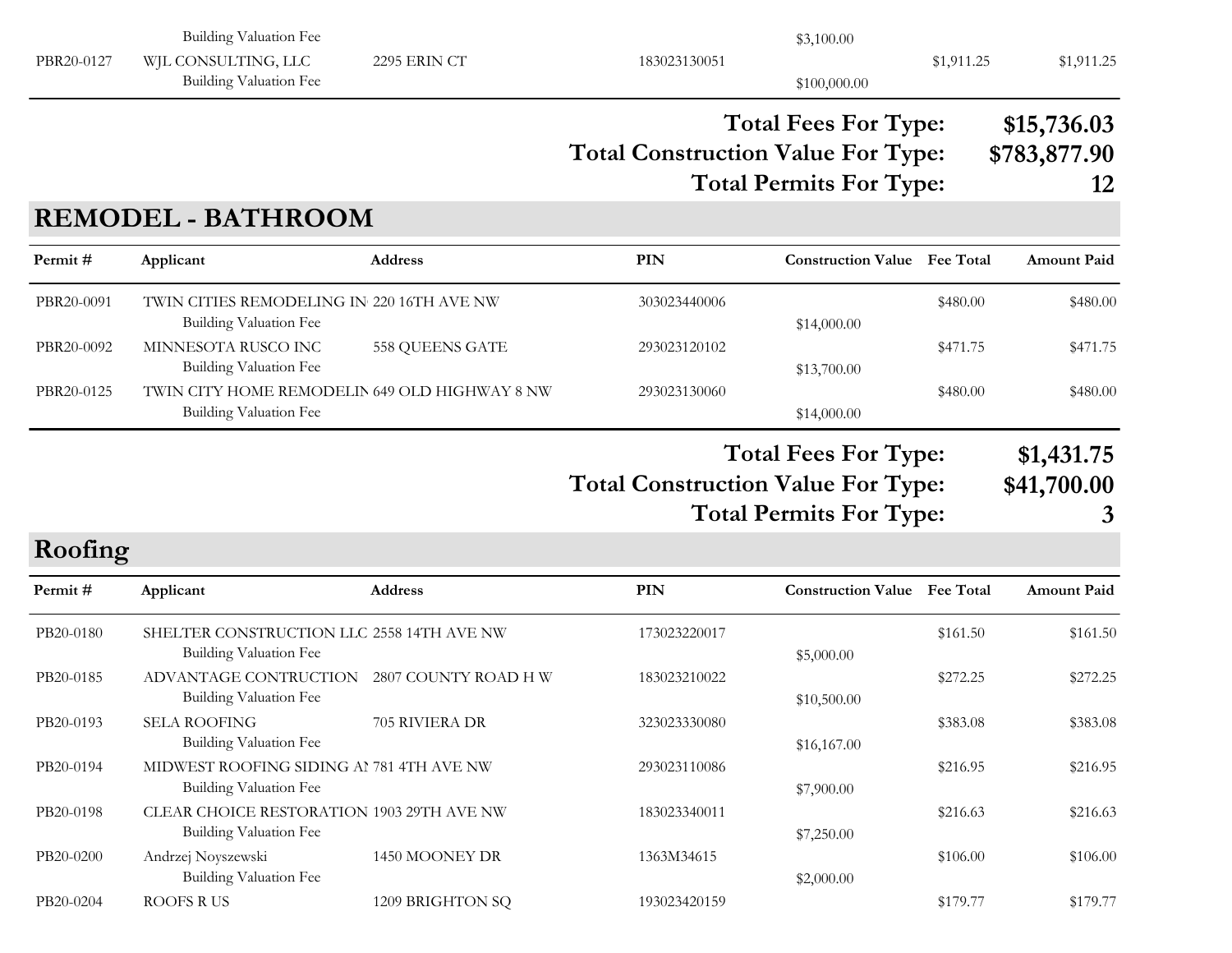|           | <b>Building Valuation Fee</b>                                               |                              |              | \$5,540.00  |          |          |
|-----------|-----------------------------------------------------------------------------|------------------------------|--------------|-------------|----------|----------|
| PB20-0205 | <b>ROOFS RUS</b><br>Building Valuation Fee                                  | 1207 BRIGHTON SQ             | 193023420160 | \$5,540.00  | \$179.77 | \$179.77 |
| PB20-0209 | CRUSH CITY CONSTRUCTION I 1337 16TH AVE NW<br>Building Valuation Fee        |                              | 203023320047 | \$18,000.00 | \$402.00 | \$402.00 |
| PB20-0212 | MINNESOTA EXTERIORS INC 1950 FREDEEN CT<br>Building Valuation Fee           |                              | 193023410057 | \$12,500.00 | \$309.25 | \$309.25 |
| PB20-0213 | MINNESOTA RESTORATION CC 1235 MISSISSIPPI ST<br>Building Valuation Fee      |                              | 173023310010 | \$15,000.00 | \$346.50 | \$346.50 |
| PB20-0214 | WEST END REMODELING LLC 3053 BROOKSHIRE LN<br><b>Building Valuation Fee</b> |                              | 193023320035 | \$10,200.00 | \$272.10 | \$272.10 |
| PB20-0216 | NEXGEN EXTERIORS INC<br>Building Valuation Fee                              | <b>621 SILVER LAKE RD NW</b> | 303023130085 | \$8,800.00  | \$235.40 | \$235.40 |
| PB20-0223 | BEAR ROOFING & EXTERIORS 2205 LONGVIEW DR<br>Building Valuation Fee         |                              | 183023120057 | \$9,000.00  | \$235.50 | \$235.50 |
| PB20-0224 | RICKS ROOFING AND SIDING 2120 LONG LAKE RD<br>Building Valuation Fee        |                              | 183023410018 | \$21,000.00 | \$457.50 | \$457.50 |
| PB20-0226 | MARIA E VELASCO CORDOVA 1 507 23RD AVE NW<br>Building Valuation Fee         |                              | 303023130046 | \$2,000.00  | \$106.00 | \$106.00 |
| PB20-0229 | MINNESOTA RESTORATION CC 2437 MOUNDS AVE<br>Building Valuation Fee          |                              | 183023420061 | \$11,000.00 | \$272.50 | \$272.50 |
| PB20-0231 | UNGERMAN CONSTRUCTION 1162 PIKE LAKE CIR<br><b>Building Valuation Fee</b>   |                              | 203023330016 | \$10,000.00 | \$254.00 | \$254.00 |
| PB20-0232 | ALL METRO CONSTRUCTION S. 1482 17TH ST NW<br>Building Valuation Fee         |                              | 203023220006 | \$6,000.00  | \$180.00 | \$180.00 |
| PB20-0237 | HOFFMAN WEBER CONSTRUCT 1675 VALERIE LN<br><b>Building Valuation Fee</b>    |                              | 193023220034 | \$7,230.00  | \$216.62 | \$216.62 |
| PB20-0238 | MINNESOTA RESTORATION CC 2412 MOUNDS AVE<br>Building Valuation Fee          |                              | 183023420052 | \$10,000.00 | \$254.00 | \$254.00 |
| PB20-0239 | JTR Roofing Inc<br><b>Building Valuation Fee</b>                            | 159 WINDSOR CT               | 313023130078 | \$3,120.00  | \$142.56 | \$142.56 |
| PB20-0240 | JTR Roofing Inc<br><b>Building Valuation Fee</b>                            | 160 WINDSOR CT               | 313023130077 | \$3,120.00  | \$142.56 | \$142.56 |
| PB20-0241 | QUALITY REPAIR EXTERIORS I 2600 WEXFORD CT<br><b>Building Valuation Fee</b> |                              | 303023340089 | \$10,000.00 | \$254.00 | \$254.00 |
| PB20-0244 | ERC CONSTRUCTION INC<br>Building Valuation Fee                              | 578 2ND AVE NW               | 293023140101 | \$8,300.00  | \$235.15 | \$235.15 |
| PB20-0245 | MINNESOTA RESTORATION CC 2423 MOUNDS AVE<br><b>Building Valuation Fee</b>   |                              | 183023420063 | \$11,000.00 | \$272.50 | \$272.50 |
| PB20-0247 | TACHENY EXTERIORS                                                           | 2429 GREGORY DR              | 183023120053 |             | \$198.50 | \$198.50 |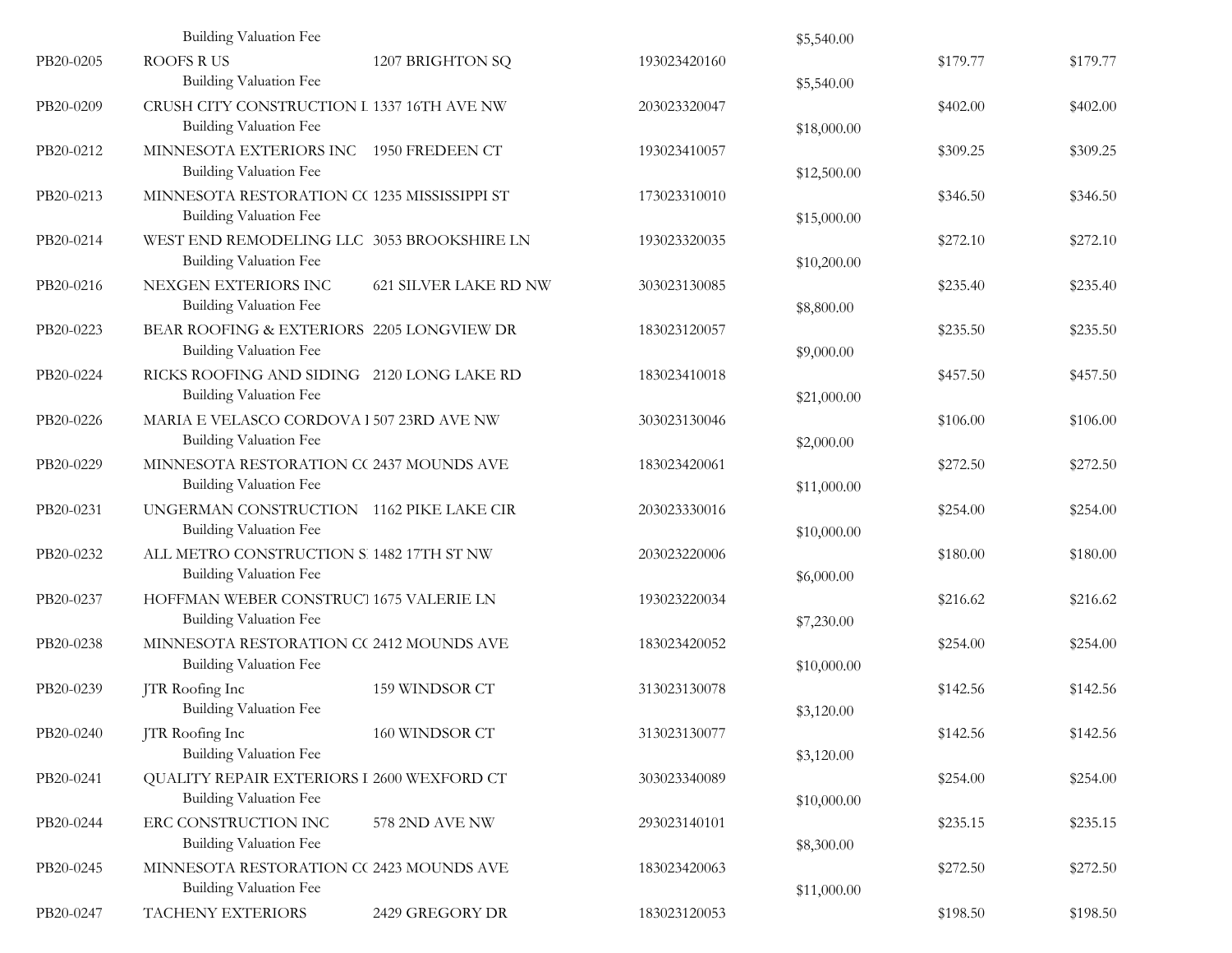|            | <b>Building Valuation Fee</b>                                               |                     |                                           | \$7,000.00                                                    |            |                                   |
|------------|-----------------------------------------------------------------------------|---------------------|-------------------------------------------|---------------------------------------------------------------|------------|-----------------------------------|
| PB20-0248  | HOFFMAN WEBER CONSTRUCT 991 MOONEY DR<br><b>Building Valuation Fee</b>      |                     | 1363M09600                                | \$3,725.00                                                    | \$142.86   | \$142.86                          |
| PB20-0249  | PROMINENT CONSTRUCTION 1 2380 LONG LAKE RD<br><b>Building Valuation Fee</b> |                     | 183023140001                              | \$8,815.00                                                    | \$235.41   | \$235.41                          |
| PBR20-0106 | A M BURNEY EXTERIORS INC 1190 LONG LAKE RD<br><b>Building Valuation Fee</b> |                     | 203023320081                              | \$21,000.00                                                   | \$457.50   | \$457.50                          |
| PBR20-0108 | QUALITY TRUSTED COMMERC 2050 14TH ST NW<br><b>Building Valuation Fee</b>    |                     | 193023130010                              | \$60,000.00                                                   | \$1,514.68 | \$1,514.68                        |
| PBR20-0109 | QUALITY TRUSTED COMMERC 1476 20TH AVE NW<br><b>Building Valuation Fee</b>   |                     | 193023130302                              | \$40,000.00                                                   | \$1,151.58 | \$1,151.58                        |
|            |                                                                             |                     | <b>Total Construction Value For Type:</b> | <b>Total Fees For Type:</b><br><b>Total Permits For Type:</b> |            | \$10,004.62<br>\$376,707.00<br>32 |
|            | Roofing/Siding                                                              |                     |                                           |                                                               |            |                                   |
| Permit#    | Applicant                                                                   | Address             | <b>PIN</b>                                | <b>Construction Value</b> Fee Total                           |            | <b>Amount Paid</b>                |
| PB20-0197  | Adam C Bender<br><b>Building Valuation Fee</b>                              | 857 7TH AVE NW      | 293023120021                              | \$4,500.00                                                    | \$161.25   | \$161.25                          |
|            |                                                                             |                     | <b>Total Construction Value For Type:</b> | <b>Total Fees For Type:</b><br><b>Total Permits For Type:</b> |            | \$161.25<br>\$4,500.00            |
| Siding     |                                                                             |                     |                                           |                                                               |            |                                   |
| Permit#    | Applicant                                                                   | Address             | <b>PIN</b>                                | <b>Construction Value</b> Fee Total                           |            | <b>Amount Paid</b>                |
| PB20-0187  | MINNESOTA EXTERIORS INC 1161 PIKE LAKE CIR<br><b>Building Valuation Fee</b> |                     | 203023330011                              | \$13,334.00                                                   | \$327.67   | \$327.67                          |
| PB20-0195  | SELA GUTTERS<br><b>Building Valuation Fee</b>                               | 1312 16TH AVE NW    | 193023410004                              | \$14,990.00                                                   | \$346.50   | \$346.50                          |
| PB20-0202  | <b>CUSTOM REMODELERS INC</b><br><b>Building Valuation Fee</b>               | 3164 MISSISSIPPI ST | 183023230051                              | \$23,758.00                                                   | \$512.88   | \$512.88                          |
| PB20-0206  | MICHAEL R LUETH<br><b>Building Valuation Fee</b>                            | 1926 SERENDIPITY CT | 183023330018                              | \$9,230.00                                                    | \$253.62   | \$253.62                          |
| PB20-0207  | JOHN T LAPPEN TRUSTEE                                                       | 1631 21ST AVE NW    | 193023120033                              |                                                               | \$364.75   | \$364.75                          |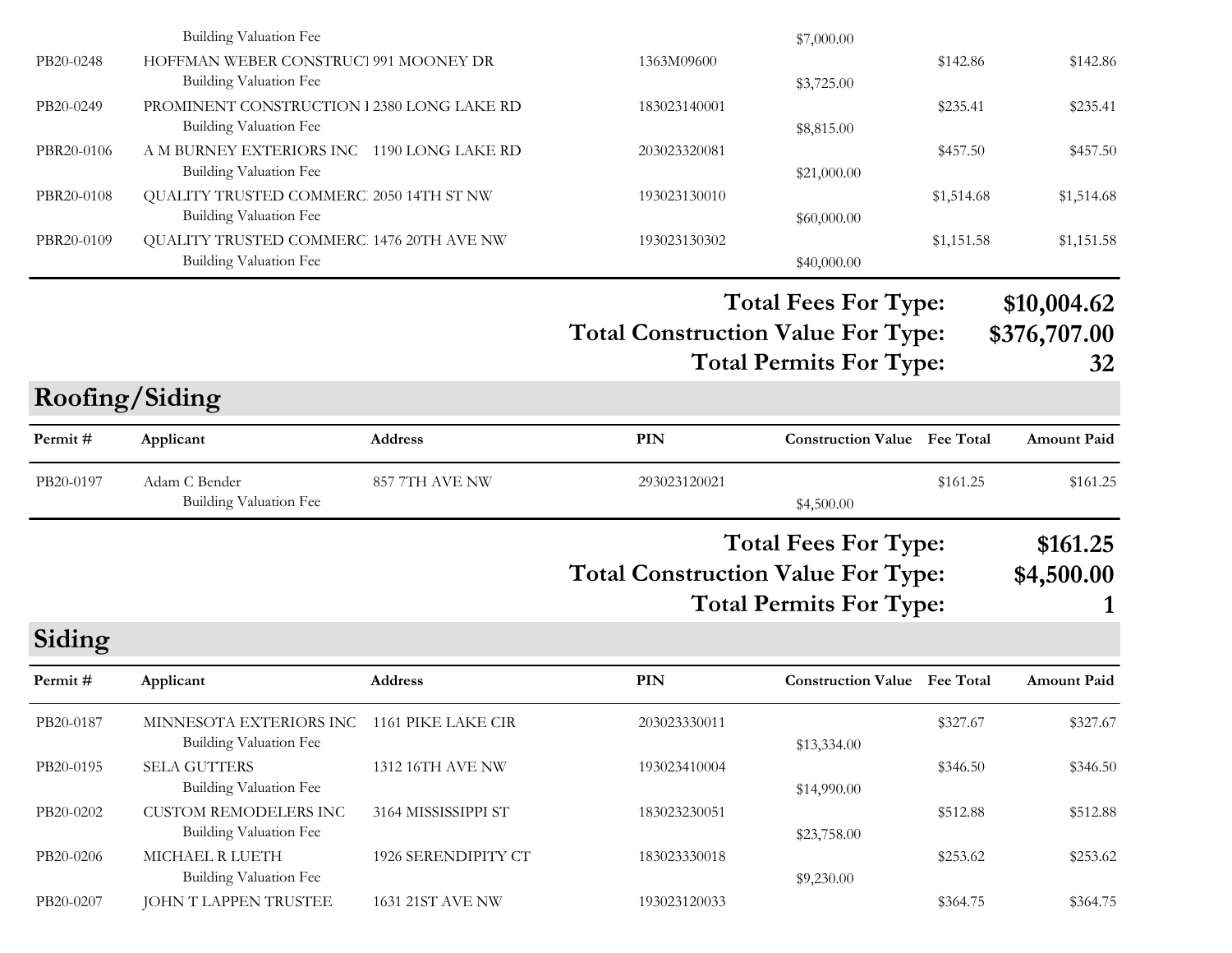|                          | <b>Building Valuation Fee</b>                                            |                                   |                                           | \$15,500.00                                                   |                      |                                  |
|--------------------------|--------------------------------------------------------------------------|-----------------------------------|-------------------------------------------|---------------------------------------------------------------|----------------------|----------------------------------|
| PB20-0218                | ROSSI REMODELING AND REP. 313 6TH ST NW<br><b>Building Valuation Fee</b> |                                   | 293023140099                              | \$41,000.00                                                   | \$725.50             | \$725.50                         |
| PB20-0236                | Jacob B Droessler<br><b>Building Valuation Fee</b>                       | 627 11TH AVE NW                   | 293023240144                              | \$14,675.00                                                   | \$346.34             | \$346.34                         |
| PB20-0242                | MINNESOTA EXTERIORS INC<br><b>Building Valuation Fee</b>                 | 2124 THORNDALE AVE                | 183023420091                              | \$11,871.00                                                   | \$290.94             | \$290.94                         |
| PB20-0243                | KAT CONSTRUCTION LLC<br><b>Building Valuation Fee</b>                    | 2417 PLEASANT VIEW DR             | 183023230042                              | \$9,700.00                                                    | \$253.85             | \$253.85                         |
| PB20-0246                | MIDWEST ROOFING SIDING AI 2349 ERIN CT<br><b>Building Valuation Fee</b>  |                                   | 183023130053                              | \$24,000.00                                                   | \$513.00             | \$513.00                         |
|                          |                                                                          |                                   | <b>Total Construction Value For Type:</b> | <b>Total Fees For Type:</b><br><b>Total Permits For Type:</b> |                      | \$3,935.05<br>\$178,058.00<br>10 |
|                          | <b>SOLAR PANELS</b>                                                      |                                   |                                           |                                                               |                      |                                  |
| Permit#                  | Applicant                                                                | Address                           | PIN                                       | <b>Construction Value</b> Fee Total                           |                      | <b>Amount Paid</b>               |
| PBR20-0093<br>PBR20-0114 | ALL ENERGY SOLAR<br>TruNorth Solar, LLC                                  | 1748 ALTON RD<br>2844 17TH TER NW | 303023440094<br>193023210018              |                                                               | \$118.00<br>\$118.00 | \$118.00<br>\$118.00             |
|                          |                                                                          |                                   | <b>Total Construction Value For Type:</b> | <b>Total Fees For Type:</b><br><b>Total Permits For Type:</b> |                      | \$236.00<br>\$<br>2              |
| <b>TANK</b>              |                                                                          |                                   |                                           |                                                               |                      |                                  |
| Permit#                  | Applicant                                                                | Address                           | PIN                                       | <b>Construction Value Fee Total</b>                           |                      | <b>Amount Paid</b>               |
| PB20-0078                | ZAHL PETROLEUM MAINTENA 700 5TH ST NW                                    |                                   | 293023130024                              |                                                               | \$0.00               | \$0.00                           |
|                          |                                                                          |                                   |                                           | <b>Total Fees For Type:</b>                                   |                      | \$0.00                           |
|                          |                                                                          |                                   | <b>Total Construction Value For Type:</b> |                                                               |                      | \$                               |
|                          |                                                                          |                                   |                                           | <b>Total Permits For Type:</b>                                |                      |                                  |
|                          | <b>WINDOWS/DOORS</b>                                                     |                                   |                                           |                                                               |                      |                                  |
| Permit#                  | Applicant                                                                | Address                           | PIN                                       | <b>Construction Value Fee Total</b>                           |                      | <b>Amount Paid</b>               |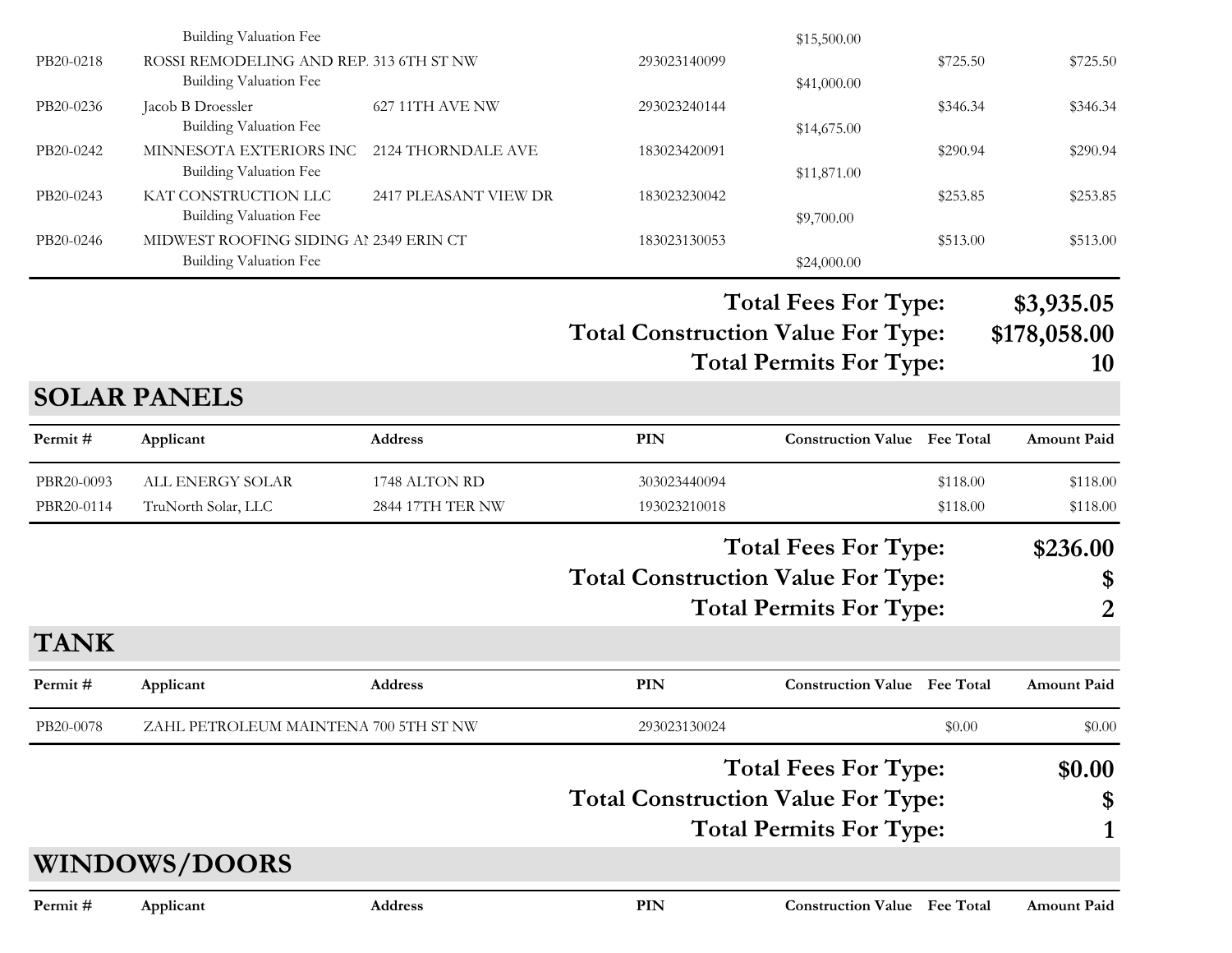| PB20-0186 | MBB CONSTRUCTION SERVICE 230 3RD AVE SE                             |                        | 333023230032 |             | \$105.70 | \$105.70 |
|-----------|---------------------------------------------------------------------|------------------------|--------------|-------------|----------|----------|
|           | <b>Building Valuation Fee</b>                                       |                        |              | \$1,400.00  |          |          |
| PB20-0188 | MINNESOTA EXTERIORS INC<br>Building Valuation Fee                   | 1161 PIKE LAKE CIR     | 203023330011 | \$14,394.00 | \$346.20 | \$346.20 |
| PB20-0191 | <b>CUSTOM REMODELERS INC</b><br><b>Building Valuation Fee</b>       | 1423 17TH AVE NW       | 193023140114 | \$27,000.00 | \$543.50 | \$543.50 |
| PB20-0196 | <b>CUSTOM REMODELERS INC</b><br><b>Building Valuation Fee</b>       | 2552 KNOLLWOOD DR      | 183023210019 | \$5,500.00  | \$179.75 | \$179.75 |
| PB20-0199 | RENEWAL BY ANDERSEN LLC 2354 LONG LAKE RD<br>Building Valuation Fee |                        | 183023140004 | \$9,328.00  | \$253.66 | \$253.66 |
| PB20-0201 | <b>CREW2 INC</b>                                                    | 118 WINDSOR CT         | 313023120097 |             | \$124.02 | \$124.02 |
|           | Building Valuation Fee                                              |                        |              | \$2,048.00  |          |          |
| PB20-0203 | HOME DEPOT USA INC                                                  | 1698 PENINSULA DR      | 203023220037 |             | \$142.66 | \$142.66 |
|           | Building Valuation Fee                                              |                        |              | \$3,313.00  |          |          |
| PB20-0210 | CRUSH CITY CONSTRUCTION I 1435 ROSEWOOD CT                          |                        | 203023230080 |             | \$457.50 | \$457.50 |
|           | <b>Building Valuation Fee</b>                                       |                        |              | \$21,000.00 |          |          |
| PB20-0211 | PELLA NORTHLAND<br>Building Valuation Fee                           | 940 2ND ST NW          | 293023340038 | \$5,998.00  | \$180.00 | \$180.00 |
| PB20-0217 | RENEWAL BY ANDERSEN LLC 1614 3RD ST SW                              |                        | 313023140100 |             | \$595.32 | \$595.32 |
|           | Building Valuation Fee                                              |                        |              | \$30,630.00 |          |          |
| PB20-0220 | MINNESOTA EXTERIORS INC                                             | 1899 HERITAGE LN       | 303023440070 |             | \$179.97 | \$179.97 |
|           | Building Valuation Fee                                              |                        |              | \$5,936.00  |          |          |
| PB20-0221 | WINDOW CONCEPTS OF MN IN 501 7TH ST NW                              |                        | 293023130036 |             | \$161.14 | \$161.14 |
|           | <b>Building Valuation Fee</b>                                       |                        |              | \$4,273.00  |          |          |
| PB20-0222 | PELLA NORTHLAND                                                     | 481 10TH AVE NW        | 293023310016 |             | \$291.00 | \$291.00 |
|           | Building Valuation Fee                                              |                        |              | \$12,000.00 |          |          |
| PB20-0225 | HOME DEPOT USA INC<br><b>Building Valuation Fee</b>                 | 929 OLD STEINE CIR     | 203023430057 | \$4,269.00  | \$161.13 | \$161.13 |
| PB20-0228 | RICKS ROOFING AND SIDING                                            | 2229 ORIOLE AVE        | 183023140089 |             | \$364.67 | \$364.67 |
|           | Building Valuation Fee                                              |                        |              | \$15,335.00 |          |          |
| PB20-0230 | NEW WINDOWS FOR AMERICA 2303 17TH AVE NW                            |                        | 183023140009 |             | \$161.40 | \$161.40 |
|           | Building Valuation Fee                                              |                        |              | \$4,800.00  |          |          |
| PB20-0233 | A PANE IN THE GLASS                                                 | 2475 SILVER LAKE RD NW | 183023120040 |             | \$105.70 | \$105.70 |
|           | Building Valuation Fee                                              |                        |              | \$1,400.00  |          |          |
| PB20-0234 | RENEWAL BY ANDERSEN LLC 252 15TH AVE NW                             |                        | 293023330052 |             | \$253.98 | \$253.98 |
|           | Building Valuation Fee                                              |                        |              | \$9,956.00  |          |          |
| PB20-0235 | <b>BUDGET EXTERIORS</b>                                             | 1101 3RD ST NW         | 293023340028 |             | \$161.35 | \$161.35 |
|           | Building Valuation Fee                                              |                        |              | \$4,707.00  |          |          |